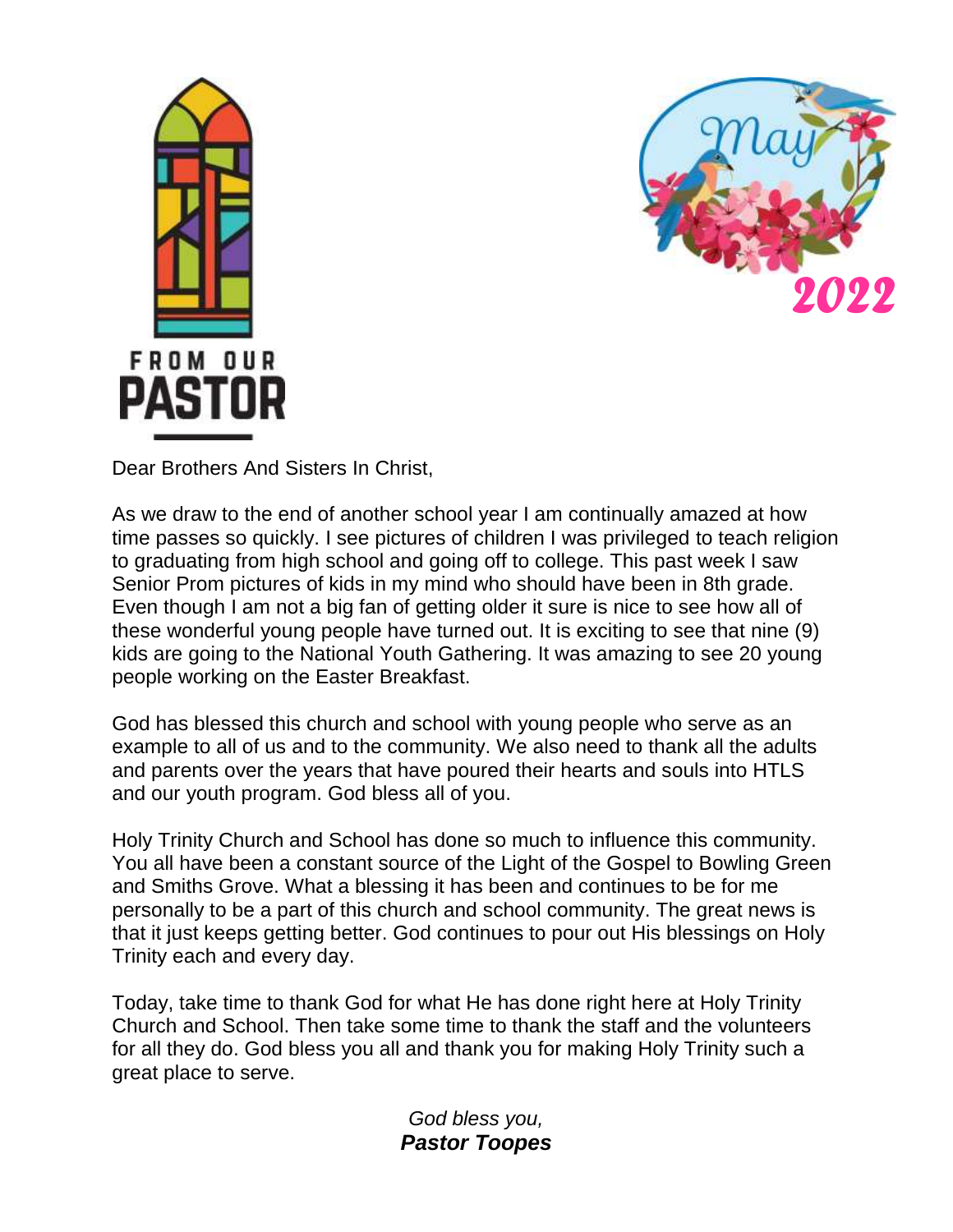### **NEWSLETTER NOTE FROM OUR ASSOCIATE PASTOR**

### **A Personal Note**

During the month of May this year I have a rare privilege. Our oldest grandson is being confirmed in Florida on May 1, and I have been invited to preach for the services at their home church on that day. It was really special when I was able to officiate at our own children's confirmations. Now to have that joy with their children is especially exciting. Surely this is a gift of God to me!

In the  $78<sup>th</sup>$  psalm, the psalmist Asaph speaks of the joy and privilege of passing on the faith to the next generations: "I will open my mouth in a parable; I will utter dark sayings from of old, things that we have heard and known, that our fathers have told us. We will not hide them from their children, but tell to the coming generation the glorious deeds

of the Lord, and his might, and the wonders that he has done." Our fathers told us, and we do not hide those marvels from the generations that follow. One generation tells the next about the Lord's mighty acts, the wonders he has done.

This is our privilege as well, each of us who is part of any generation. We are thankful for the previous generation having shared the truths of God's love with us. We look forward to seeing the next generation engage with God's Word and His truth. We enjoy having the opportunity to share the Good News with the young people, our children, and our grandchildren – and we anticipate their sharing that same Good News with the generations after them. In this way, the Gospel of Christ is spread through all time. May that be our joy always!

### **Smiths Grove Site Outreach**

We continue to worship at the Smiths Grove site (First Christian Church, 427 College Street) at 5 PM on Saturdays. Bible study is being held at 4 PM, just prior to worship (just finishing up the study of the six chief parts of Luther's Small Catechism). Attendance has picked up lately, so that we have had some weeks as full as prior to COVID. We are thankful to First Christian Church for continuing to make their facilities available to us. As you may have occasion, please express our thanks to the members of First Christian.

Your support of this new worship site is vital. 1) **Your prayers** are important. Pray for open doors for us to share the Good News in Smiths Grove. 2) **If you know of people** around Smiths Grove (including Park City, Glasgow, Horse Cave, and similar places) who may need a church home, please pass the word to them. Or pass their names on to Pastor Press, and we will happily extend an invitation. 3) **Your offerings** to Holy Trinity Lutheran Church are also going to assist this outreach. Thank you for your encouragement and your love of God's work!



... we will tell<br>to the coming *GENERATION*<br>the glorious<br>deeds of the LORD ...

Psalm 78:4, NRSV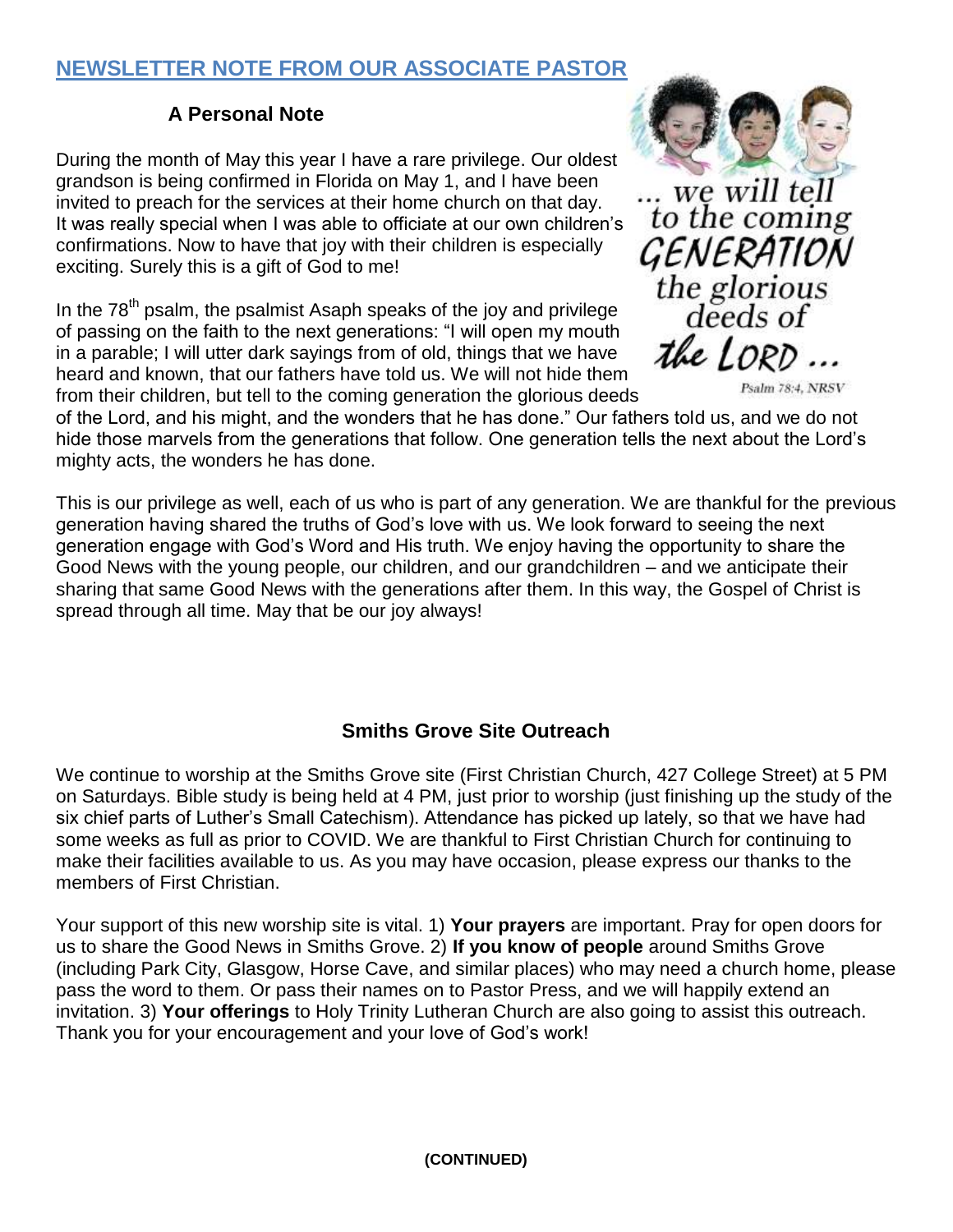### **NEWSLETTER NOTE FROM OUR ASSOCIATE PASTOR CONTINUED**

#### **Step Up 4 Life**

*Step Up 4 Life* is an effort to help people connect with the important work of Lutherans for Life (LFL). For nearly 50 years, LFL has worked to educate people on the value of life at all stages, from the womb to the grave. *Step Up 4 Life* will mobilize people to support the work of this organization. You can help in several ways:

- 1) Pray for Lutherans for Life and its vital work.
- 2) Sign up to participate in the Step Up 4 Life. You can do this as an individual (\$30 each participant) or as part of a team (\$25 each). We are organizing a Holy Trinity team, and Pastor Press can help you to get connected.
- 3) Contribute to support those who are participating in the program.

The participants will be measuring their steps for a number of weeks to see how our energy can grow. Ask to see who will be participating in stepping up for the value of life.



### **Page**

| HTLC Graduates4<br>Ministry Team News5<br>National Day Of Prayer9<br>Miscellaneous News9<br>Rite of Confirmation10<br>News About People13<br>Newsletter Deadline15 | A Word from the DSM4 |
|--------------------------------------------------------------------------------------------------------------------------------------------------------------------|----------------------|
|                                                                                                                                                                    |                      |
|                                                                                                                                                                    |                      |
|                                                                                                                                                                    |                      |
|                                                                                                                                                                    |                      |
|                                                                                                                                                                    |                      |
|                                                                                                                                                                    |                      |
|                                                                                                                                                                    |                      |
|                                                                                                                                                                    |                      |
|                                                                                                                                                                    |                      |
|                                                                                                                                                                    |                      |
|                                                                                                                                                                    |                      |
|                                                                                                                                                                    |                      |
|                                                                                                                                                                    |                      |
|                                                                                                                                                                    |                      |
|                                                                                                                                                                    |                      |



# *SUNDAY, MAY 8*

### *Pastor Press*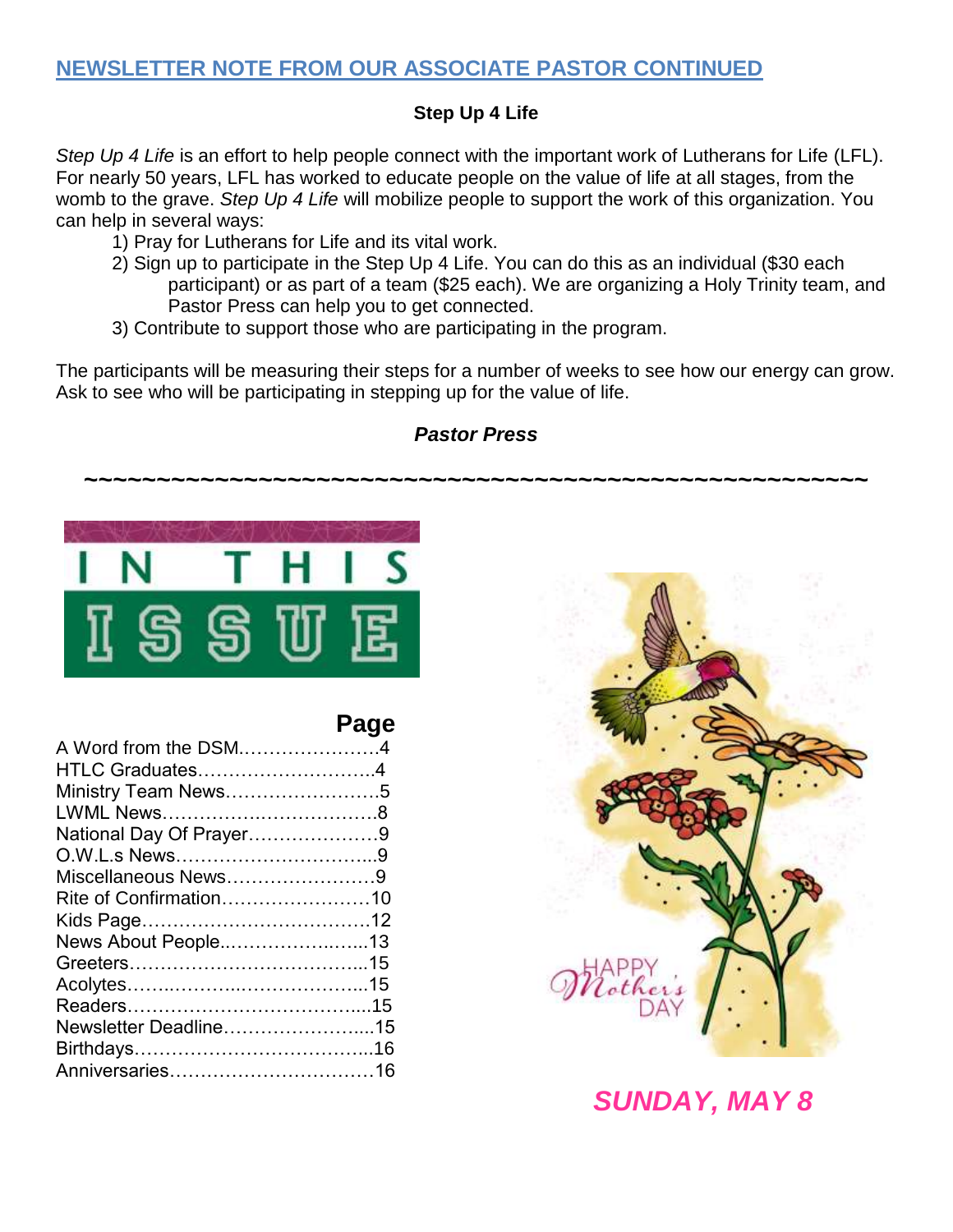

#### **A WORD FROM THE DIRECTOR OF SCHOOL MINISTRY**

#### **May Blink**

We are down to just two and a half weeks left of our school year and this is the time of year when things go so fast that if you blink you miss it. Spring is in the air, allergy season is upon us, and everyone is excited to be able to get outside and enjoy sneezing!

April began with a nice break and then picked back up quickly with Holy Week and ended with testing for our 5/6 graders. In mid-April our new preschool director, Hannah Yocum, started with us to begin learning the ins and outs of what it will take to direct this massive program. Work is under way to make sure teachers are in place for summer and for next school year and interviews are being scheduled to fill open positions.

We are going through quite a few changes as we adjust to the growth. Increased enrollment means more bodies to get in the door during drop off or pick up, more mouths to feed, greater challenges with scheduling, and more responsibilities with office duties. This requires extra help and better communication. As the School grows the spaces are filling up and the luxury we have had for many years of having a lot of extra space to do things is becoming more and more limited. Next year we will be separating our  $3<sup>rd</sup>$  and  $4<sup>th</sup>$  grades into standalone grades with the plan to separate 5/6 grades for 2023-2024.

It takes a multitude of factors to be in place in order for a school ministry to be successful.

God has blessed us in so many ways, and the support of our pastors and congregation have been instrumental in the growth and development of this ministry. Thank you for the value that is placed on Christian education and the support to be able to continue this viable ministry.

> *In All Things, Bill Hiskey, D.S.M.*



#### **GRADUATE RECOGNITION**

If someone close to you is graduating from High School or College in May, please contact the Church Office.

We will recognize all of our graduates during the 10:30 service on Sunday, May 15. If they graduated in December of 2021 we will recognize them at the same time.

Following is a list of our High School graduates:

Station Camp High School **Brandon Levan**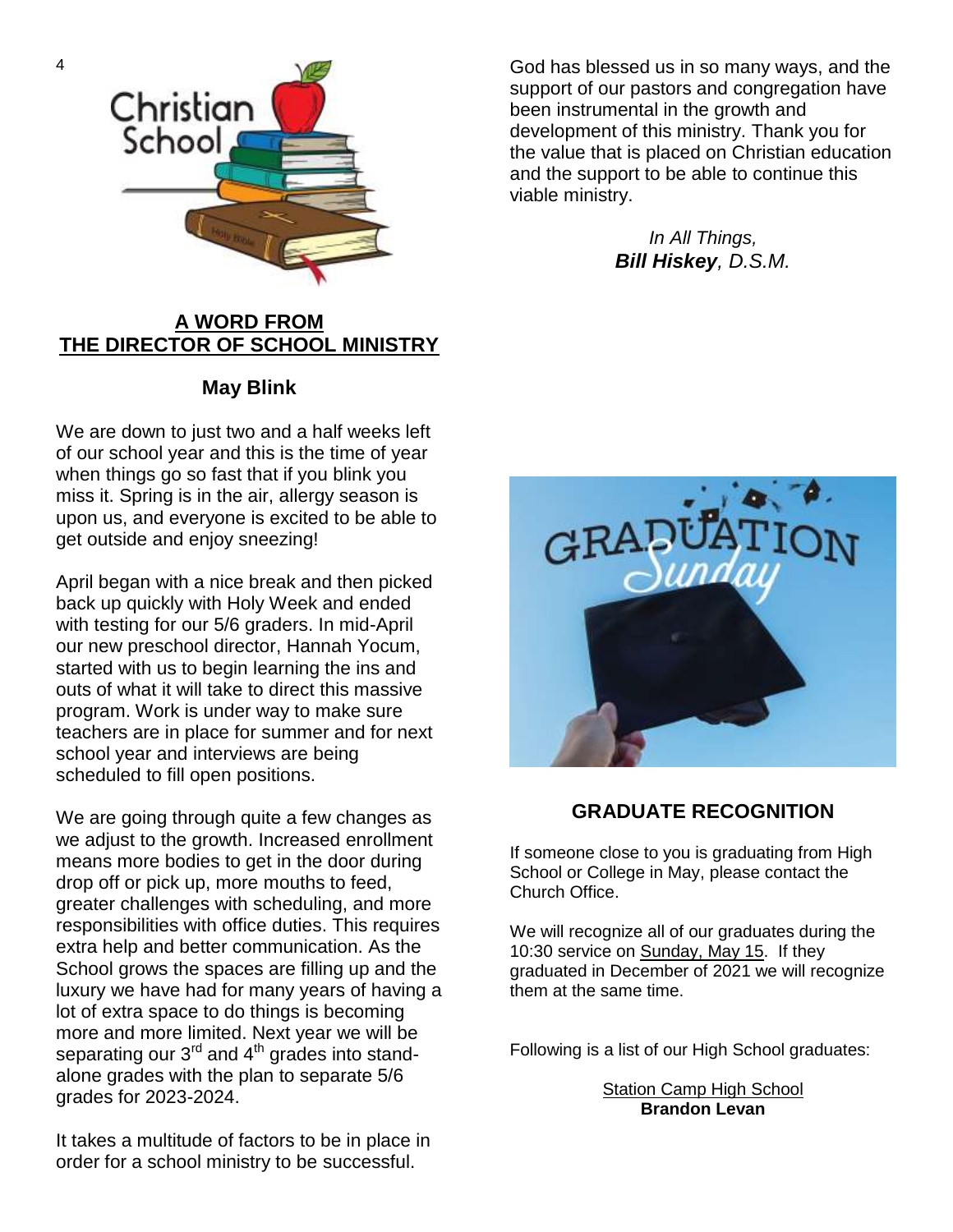### **CHILDREN'S MINISTRY TEAM**

**Ignite:** (ages 2 – 6<sup>th</sup> grade) We meet at 9:15 a.m. in EO-111 each Sunday. Come join us in the fun and learning during this time!

**IGNITE:** We are looking for teachers to help teach Ignite! It is a "pick & choose" weekly commitment, so you can pick whichever weekend works for you. If you would like to help teach, you can sign up using this link:

> <https://www.signupgenius.com/go/10c0d4aa9ac2eabfcce9-transformation> or emailing [jkaufmann@htlc-bg.org.](mailto:jkaufmann@htlc-bg.org) Thanks!

#### **VACATION BIBLE SCHOOL June 6-10!**

We will need many volunteers and helpers when it comes to this year! Whether it's leading a station, crew, or activity, there is plenty to be done! If you are interested in serving, contact Jonah in the Church Office!

#### **Our registration is now open!**



**FINANCE COMMITTEE**



This year the offerings we received during the mid-week Lenten services went to the missionaries that we regularly support: David & Joyce Erber, Kristen Schmaltz, Shauen & Krista Trump, and Bob & Kristi Roegner. We received a total of \$5,421.00. Thank you for your generous contributions!

**(CONTINUED)**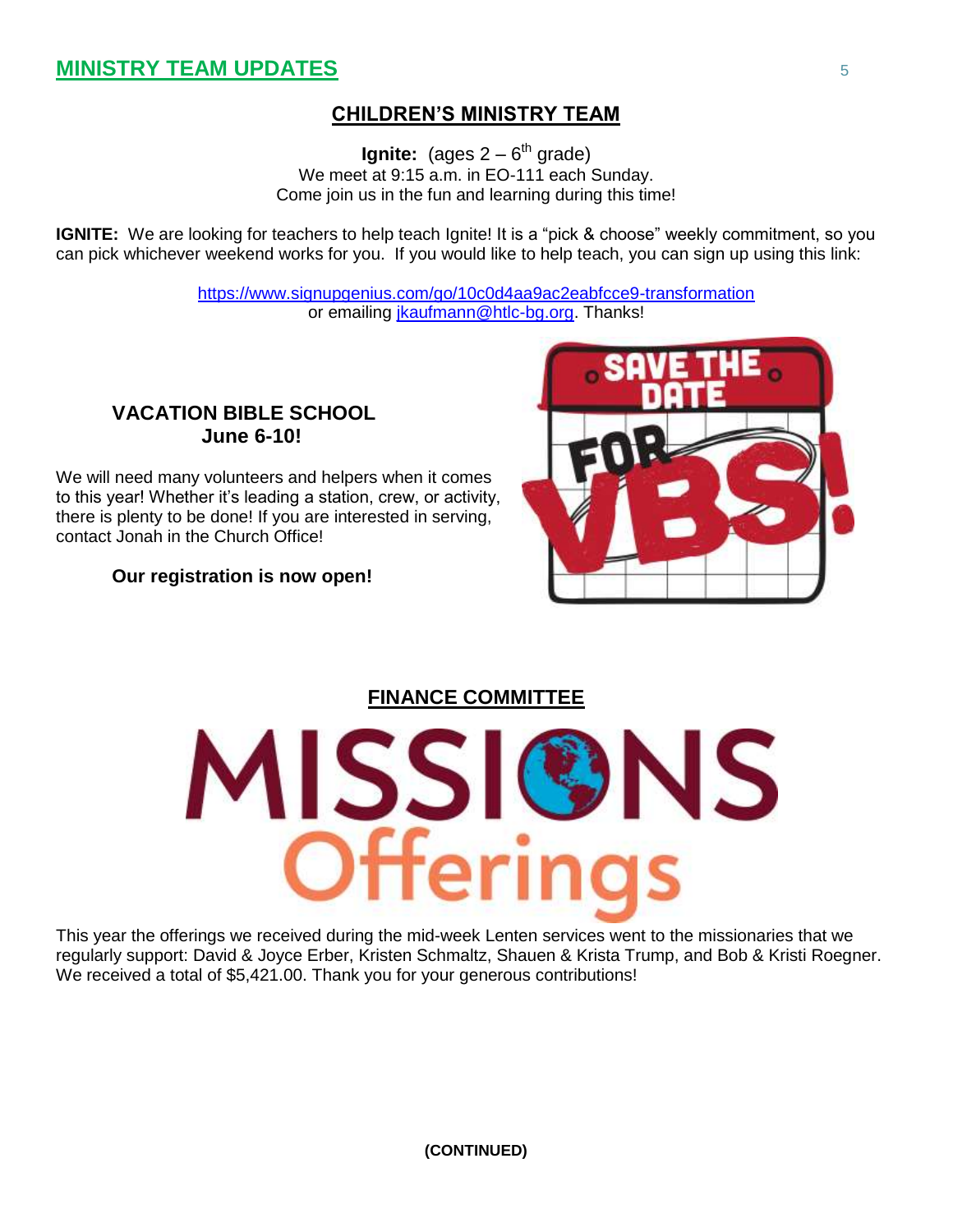### 6 **MINISTRY TEAM UPDATES**

#### **LUTHERAN SCHOOL MINISTRY**

Team Leader: Todd Otto



#### **Enrollment for the 2022-2023 School Year** is **OPEN**! Contact the School Office at 843-1001 if you are interested in enrolling a child(ren) or want to give information to a friend.

**REMEMBER:** For families that are members of HTLC – we will continue to offer the 25% discount in tuition for students (Grades K-6) enrolled full time.

POSITIONS AVAILABLE



**Now Hiring** for the 2022-2023 school year  $-3<sup>rd</sup>$  grade teacher. For information, please go to [www.htlsbg.com](http://www.htlsbg.com/) or contact the school office at 270-843-1001.

**Graduation Ceremony** for our 6<sup>th</sup> Grade students is on Monday, May 16 at 6:00 p.m. in the Sanctuary. Please pray for them as they take the next steps in their education.

Come and share in this time to remember and celebrate their years at HTLS and to pray for them. A reception will follow in the Fellowship Hall.



Our Graduates are: (\*) Indicates an HTLC member

**Preston Adams Cadence Curtis Ra-Khe-Ly Isaac Sa Devid Thang Devid Thang** 

**Gray Unick(\*)**

**Preschool (4-year old) Graduation** is on Thursday, May 12 at 5:30 p.m. in the Sanctuary. Fellowship with refreshments will follow the service in the Fellowship Hall.

**HTLS Night at the Hot Rods** on Friday, May 13.

**HTLS Field Day** for K-6 students on Tuesday, May 17.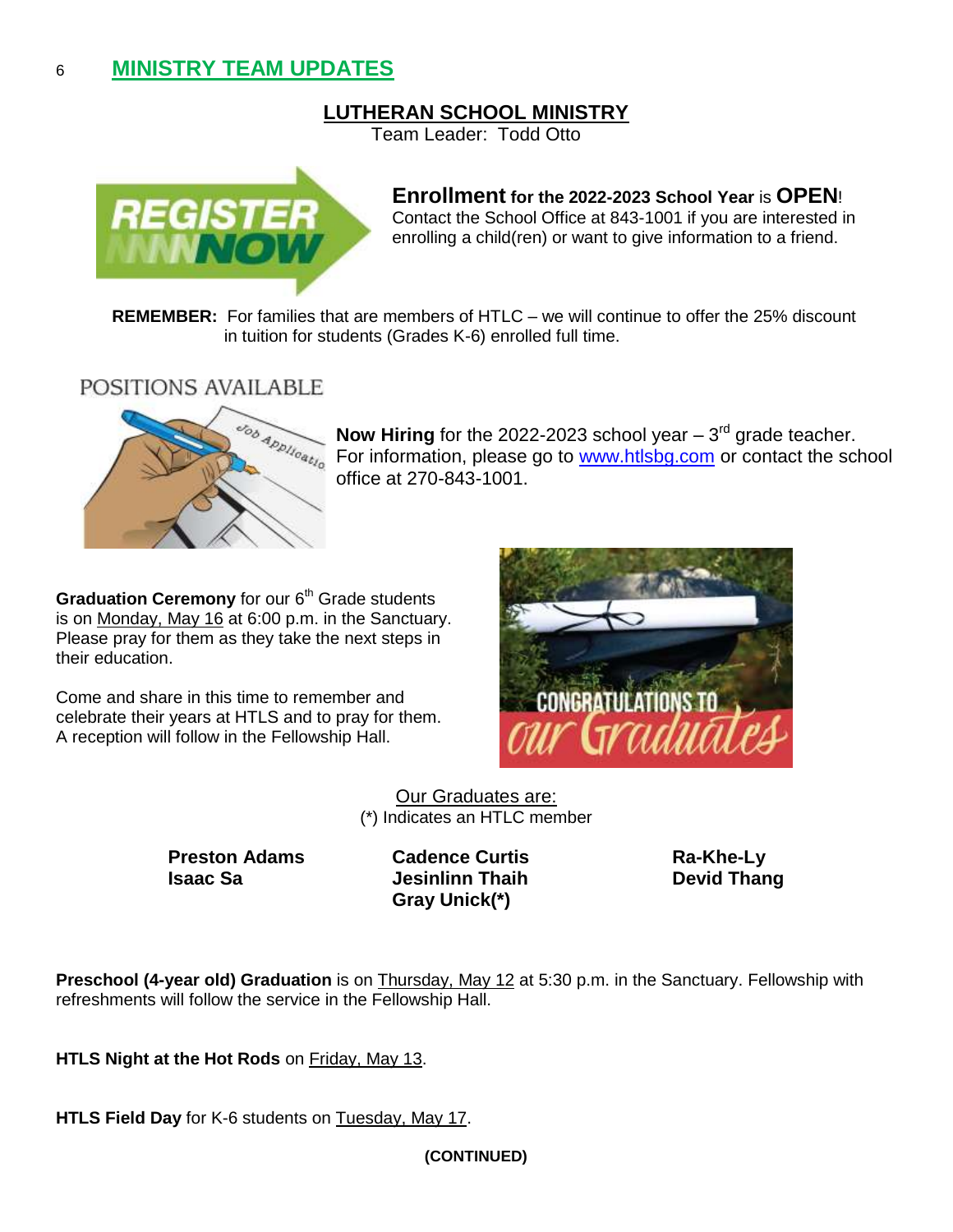### **MINISTRY TEAM UPDATES** 7

### **LUTHERAN SCHOOL MINISTRY**

**LAST DAY OF SCHOOL** is Wednesday, May 18.

#### **CHAPEL OFFERINGS IN MAY** will go to support **Hospice of Southern Kentucky.**



**TRAINING IN CHRIST:** We are continuing with our **"Christ in Me"** Christian Character program. Each month we focus on a character trait and talk about what it means and how it applies to our daily walk. **May's theme is Honesty.** We will also be doing an activity once a month with the students as part of our morning assembly to help them understand the concept better. May God continue to use our school to impact this community for the sake of the Gospel.

**Scholarship Fund**: Through the generosity of the Petrusch family and in honor of Ed's parents, Edward and Viola Petrusch, a scholarship endowment fund was established in 2000 for future students needing financial assistance to attend HTLS. Anyone is eligible to contribute to this fund through a gift to the church or school designated to the Petrusch Scholarship Fund. Please consider this fund when making memorial gifts and/or donations to the School's ministry. This fund is managed by Thrivent Financial. If you have questions, please contact the School Director.

#### **YOUTH MINISTRY TEAM**

Jonah Kaufmann, D.C.E. at (714) 944-8784

- 1. **High School Ablaze** meets on Sundays at 11:45 a.m. in the Fireside room.
- 2. **Fuel With Friends** meets on Wednesdays at 6:00 p.m. in EO-110. Come enjoy some time with your friends before Confirmation Class.
- 3. **JUNIOR CONFIRMATION CLASS** We meet on Wednesdays at 6:30 p.m. in the Conference Room. Contact Pastor Toopes if you have any questions.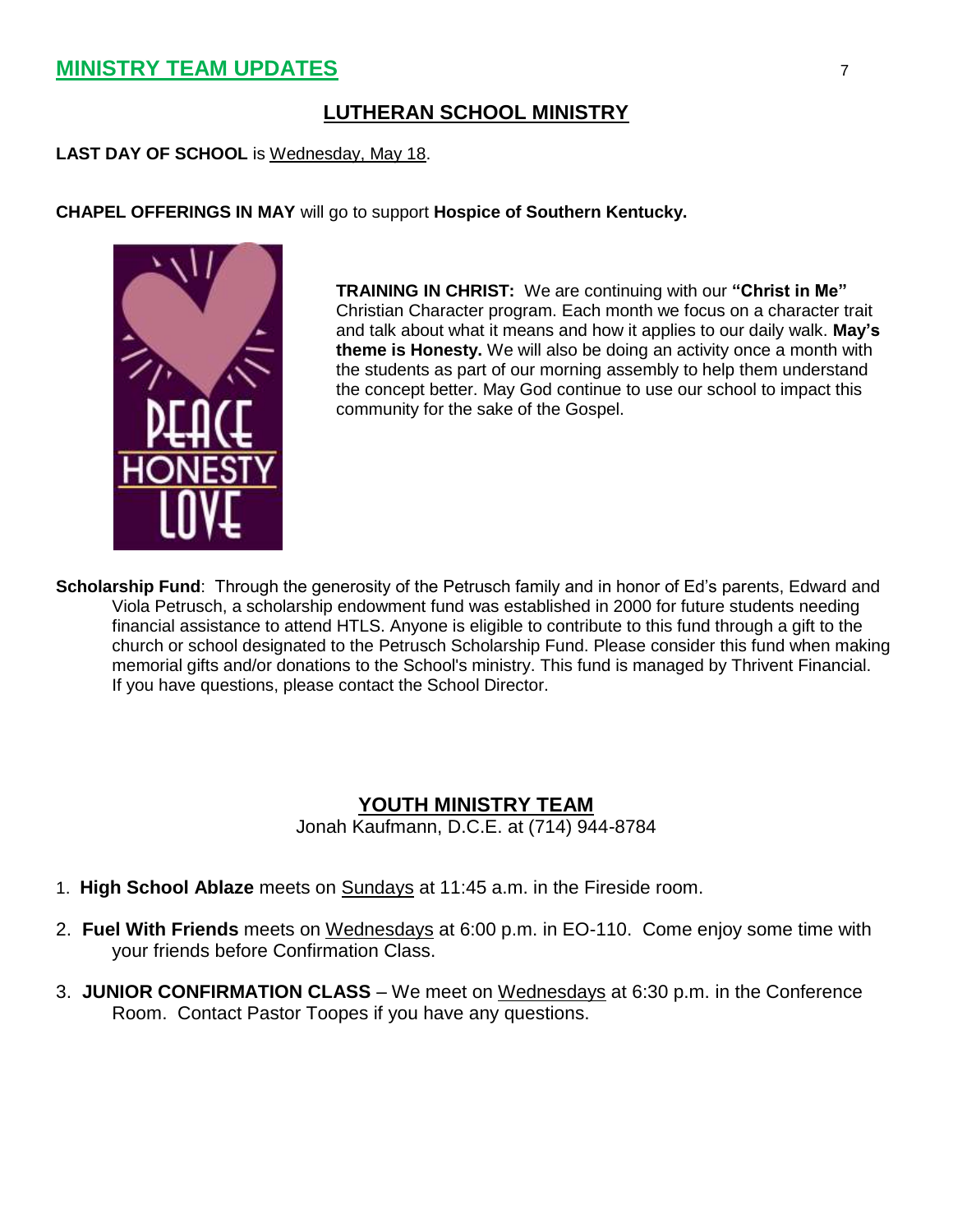### **LUTHERAN WOMEN'S MISSIONARY LEAGUE**

For more information about LWML, please contact Claudine Stirn at 270-793-9991.

**LUTHERAN WORLD RELIEF QUILTERS -** We have been busy tying quilt tops again. We meet on the 3rd Tuesday of each month (May 17) at 1:00 pm. in EO-202.

We usually quilt for two hours or less. Please park in the lot closest to the church office (where the flag pole is located). For more information about LWR quilting, please contact Jean Nehm at 270- 991-8856 or Myrna Neff at 270-773-5192.



Sunday, May 29 is the fifth Sunday of the month, and is designated as "Mite Box Sunday".

We collect pocket change you have saved up since the previous Mite Box Sunday, and take up a collection after the service. The "mites" are used to fund LWML mission projects, both in this country and abroad, that are not part of the regular synod budget. Here are four examples of these mission grants:

- ❖ "Bring the Inner City Children to Camp" (Lutheran Valley Retreat, CO)
- ❖ "Christ-Centered Materials for Hmong Language School and Outreach" (St. Paul Hmong Outreach Ministries)
- ❖ "Redeeming Life Maternity Home, Illinois Expansion" (Redeeming Life Outreach Ministries)
- \* "The Littlest and Least of these" (St. Paul Lutheran Church & Christian Academy, Dallas, TX)

Mite boxes are available in the Narthex for members of all ages to save their spare coins.

Thank you for your faithful, ongoing participation in "Mite Box Sunday"!



**LWML MID-SOUTH DISTRICT CONVENTION Clarksville, TN** June 10-12

Our district convention will take place at the Town Place Suites by Marriott. The theme is *"Planting Seeds of Faith - Growing and Sharing in God's Word"*, based on I Corinthians 3:6.

The keynote speaker is Rev. Dr. Gregory Seltz, Director of the Lutheran Center for Religious Liberty, and speaker emeritus of "The Lutheran Hour". The cost for registration from April 19 - May 20 is \$90.

An interesting seminar being presented at the convention is *"Learn about the Mara Evangelical Church and Burmese Culture"*. This is especially timely for us at Holy Trinity because the Burmese church worships in our building!

Contact Marsha Holm (407-579-3860) for full convention details.



#### **REMEMBER TO PRAY:**

- For our members who are going to college whether here in town or in another town/state
- For the students attending WKU that will attend HTLC while here in Bowling Green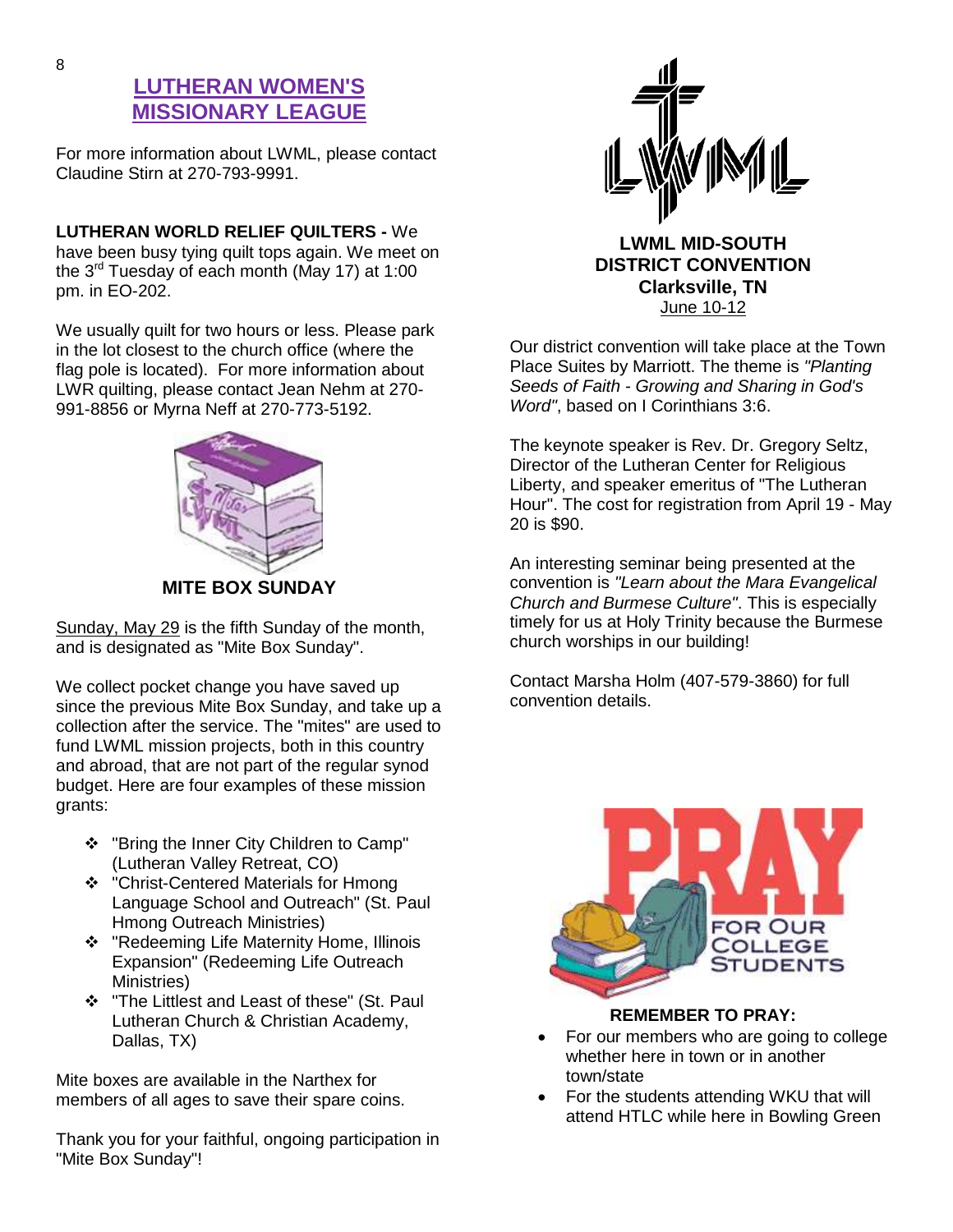

Thursday, May 5, 2022

**The theme for 2022 is** "Exalt the Lord, who has established us".

Key Verse: "Therefore, as you have received Christ Jesus the Lord, so walk in Him, having been firmly rooted and now being built up in Him and established in your faith, just as you were instructed, and overflowing with gratitude." Colossians 2:6-7

Local communities may have events – so check via the internet or newspaper. Here is the information for what is happening in Bowling Green at Fountain Square Park from 11:15am to 1:00 pm.

At 11:30 we will start the circle of good news. That is where we will read the Bible out loud for 30 minutes. If 350 people show up the entire Bible is read out loud in that 30 minutes. At noon we will start the National Day of Prayer by praying for our country. In case of inclement weather the event will be at Fountain Square Ministries (929 College St.) We hope to see you there!



If you would like the latest update please contact the church office at 843-9595 or e-mail Dionne at [dmilam@htlc-bg.org.](mailto:dmilam@htlc-bg.org) The directory can be emailed to you or printed out and placed in your narthex mailslot.



**O.W.L.s** (Older, Wiser, Lutherans)

**HOT RODS BASEBALL NIGHT** Tuesday, May 10 Game time is 6:05 p.m.

We welcome Other Wonderful Lutherans (and their friends) to our traditional group of Older Wiser Lutherans!

Watch for more details and sign-up sheet coming soon! Questions: Dick Webber 270- 282-5717



# **MONDAY, MAY 30**

The Offices will be **CLOSED** on Monday, May 30 for Memorial Day.

If you have a pastoral need please contact Pastor Toopes at (870) 672-2117 or [toopes57@gmail.com](mailto:toopes57@gmail.com)

Please remember to call before coming to the office. With the secretary out with various medical appointments and Pastor Toopes making visits to members, the office is not staffed on a regular basis. We are sorry for the inconvenience.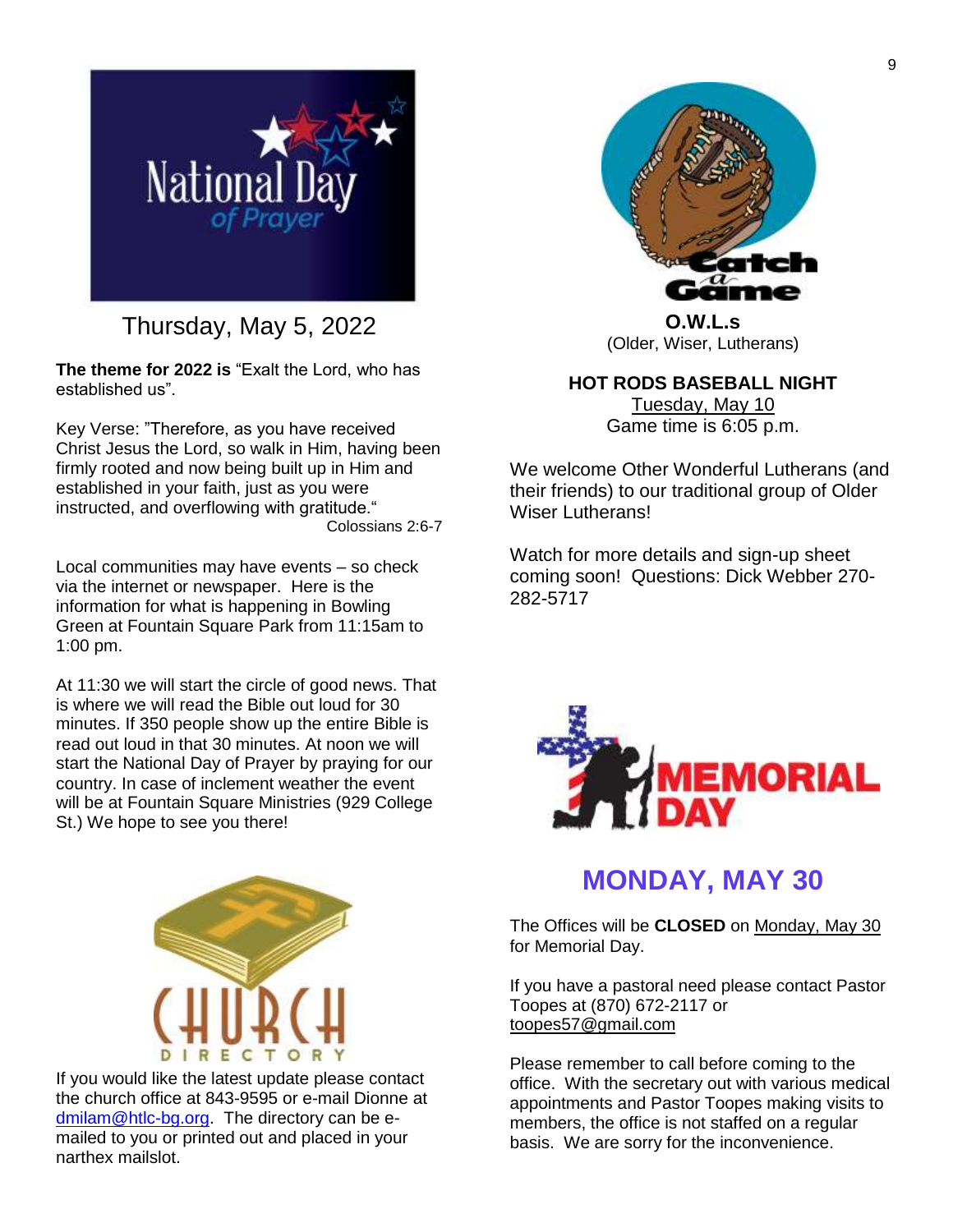

### **THE RITE OF CONFIRMATION OF JUNIORS**

will be conducted on Sunday, June 5 at the 10:30 service.

Our confirmands are:

**Kylee Jo Linhardt** 1956 Stonehenge Ave/Apt 19 Bowling Green, KY 42101

**Ella Renae Payne** 1058 Chicory Way Bowling Green, KY 42104

**Lucy Marie Veith** 713 Georgetown Court Bowling Green, KY 42104-0813

**Zoe Claire Witherspoon** 2505 Pondsville Road Smiths Grove, KY 42171

**We extend congratulations and our prayers for our Lord's continued guidance in the lives of these young people.**

**May they continue to demonstrate their commitment to a maturing discipleship with their Lord Jesus Christ.**



**2022 TANZANIA MISSION TRIP**

We are making plans for a team from the Mid-South District to return to Tanzania, Africa in May of 2022. To communicate to the people of Tanzania the life-changing power of Jesus Christ in a practical and understanding way; to develop them into responsible, productive, successful Christians, and equip them for their ministry in the church and like mission in the world.

We plan to visit the city of Shinyanga, home of the Southeast Lake Victoria Lutheran District.

The main emphasis of the trip will be to share the Good News of Jesus with the Sukuma people, located in Northwest Tanzania. We will also visit other areas of past ministry; such as food ministry to albino children, Mwadui Lutheran secondary school, widows' ministry. Team members will go door-to-door in villages to spread the word of God and the wonderful news of Jesus Christ's death and resurrection. The team will be accompanied by local ministers and lay persons who will act as translators. We will be using simple techniques such as: an Evangecube or Bible story telling. So, if you can share a 4<sup>th</sup>-grade level Sunday school lesson in your own words, you are qualified!

Please contact **Bob Allen** for more information about the trip at 270-535-7370 or [rjallen@prodigy.net](mailto:rjallen@prodigy.net)

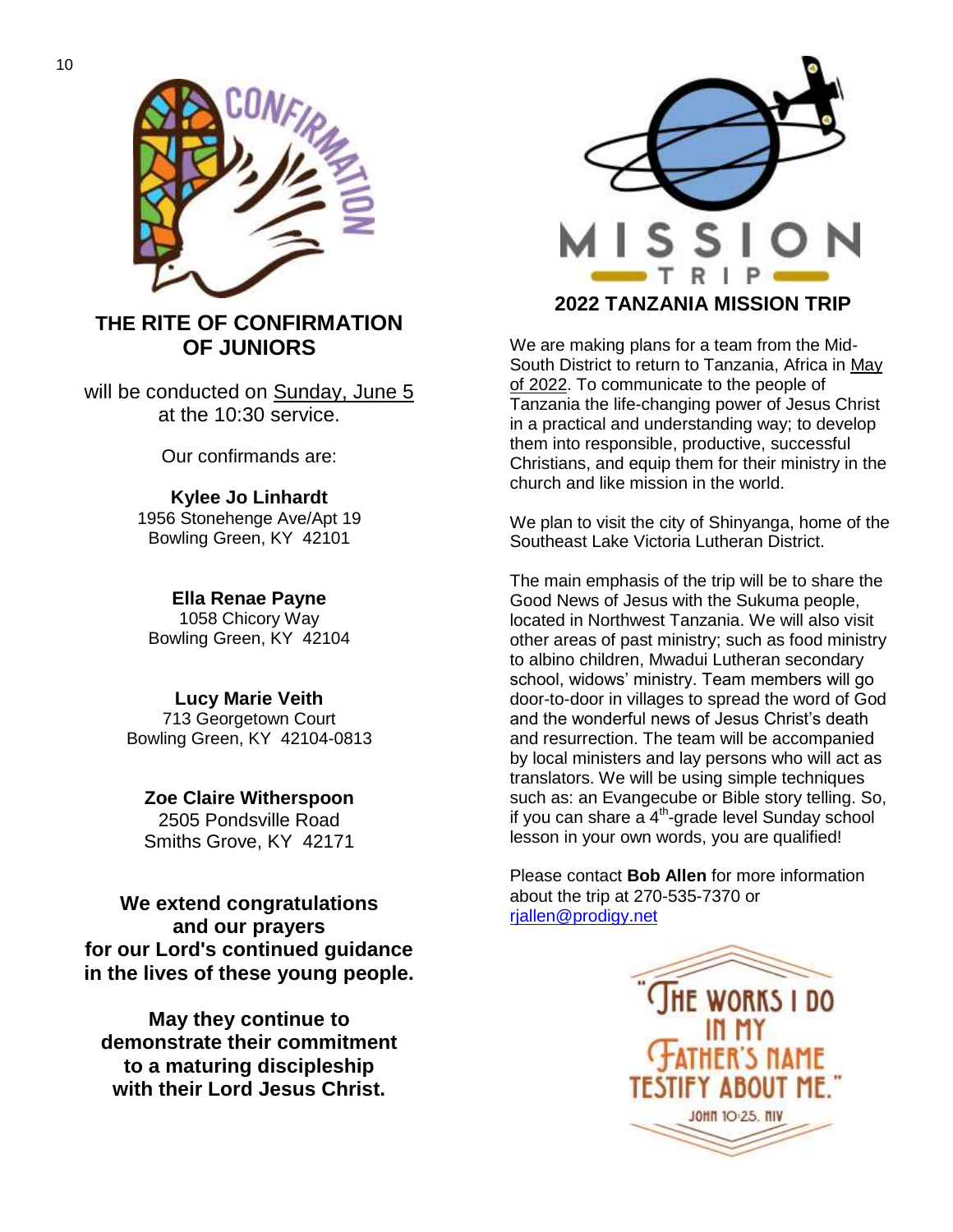

The newsletter is being distributed via e-mail and the narthex boxes. It is also on the website. If we have an e-mail address for you we are sending it there. (We did not e-mail to a work address unless given prior permission.)

If we don't have an e-mail, a printed copy will be placed in the narthex mailbox for you. If you would like to receive newsletters by e-mail please contact the church office at 843-9595.

Printed copies are also available in the bottom row of the narthex boxes.



We encourage ALL staff members to attend the HTLS Chapel Services during the school year. We will close the School Entrance door each Wednesday from 8:20 a.m. to 9:10 a.m.

Church members are always welcome to attend the chapel services and worship with the students, staff, and families of HTLS. Please enter through the School entrance as no other doors will be unlocked by 8:20 a.m. We are essentially "locked down" during chapel but you are welcome to wait in the school lobby for the staff to return.

Please know that this will mean that no one will be answering the phones either, but you may leave a message and your call will be returned when the staff returns to the offices.



Our church is growing and we are developing more and more programs. This means that the building is being used more frequently as well.

In order to make using the building as easy as possible for everyone, it is **IMPERATIVE** that you contact the Church Office as soon as you plan to use any part of the facility to make sure the date and/or room is available, etc. There are also several policies that are in place for the use of the building that you would need to be aware of when hosting an activity at Holy Trinity.

All of the activities at Holy Trinity will benefit from everyone working together for the best use of the facility.



Holy Trinity has a **FAX MACHINE** for all those last minute – must get it to us items. The number is **843-7466**.

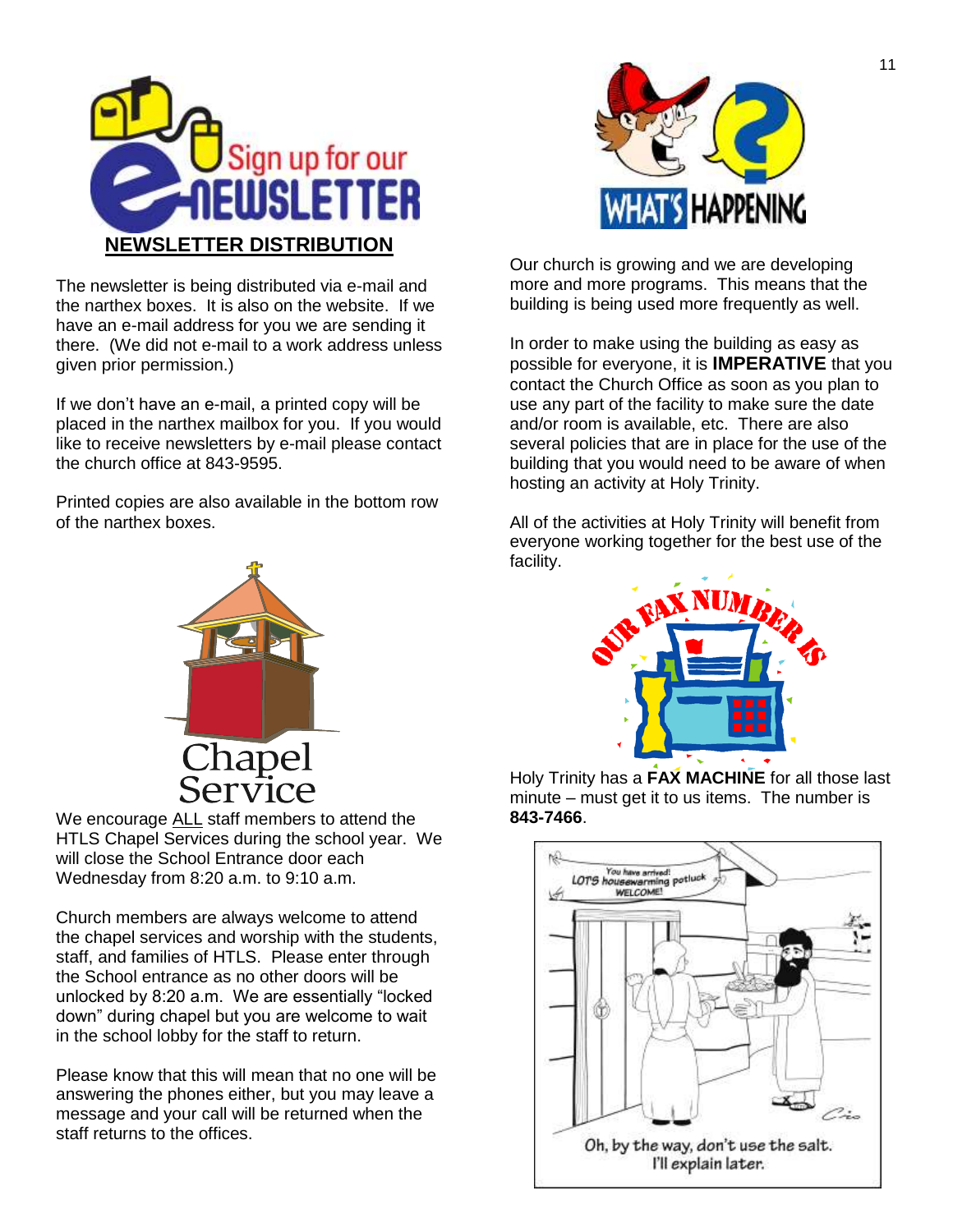



Prayers prayed in the Spirit never die until they accomplish God's intended purpose. His answer may not be what we expected, or when we expected it, but God often provides much more abundantly than we could think or ask. He interprets our intent and either answers or stores up our prayers. Sincere prayers are never lost [and] will never be wasted or go unrewarded.

—Missionary Wesley Duewel



Holy Trinity Lutheran Church & School are on the Internet.

Our websites are continually updated. The addresses are:

> **Web Site Addresses Church [http://www.holytrinity-lc.org](http://www.htlc-bg.org/)**

> > **School [www.HTLSBG.com](http://www.htlsbg.com/)**

There are links on these sites to e-mail Pastor Toopes and Bill Hiskey.

The Sunday sermons are posted on the church website. Just click on the "Sermon Archive" option.



The church services are being **"lived streamed"** now. If you are homebound or away from town you can "join worship" from your computer via our Facebook page.

Our e-mail addresses are as follows:

**Church e-mail address [dmilam@htlc-bg.org](mailto:dmilam@htlc-bg.org)**

**School e-mail address [school.admin@htlc-bg.org](mailto:school@htlc-bg.org)**

**NOTE:** Addresses **are** case sensitive and there are **no spaces** in the addresses.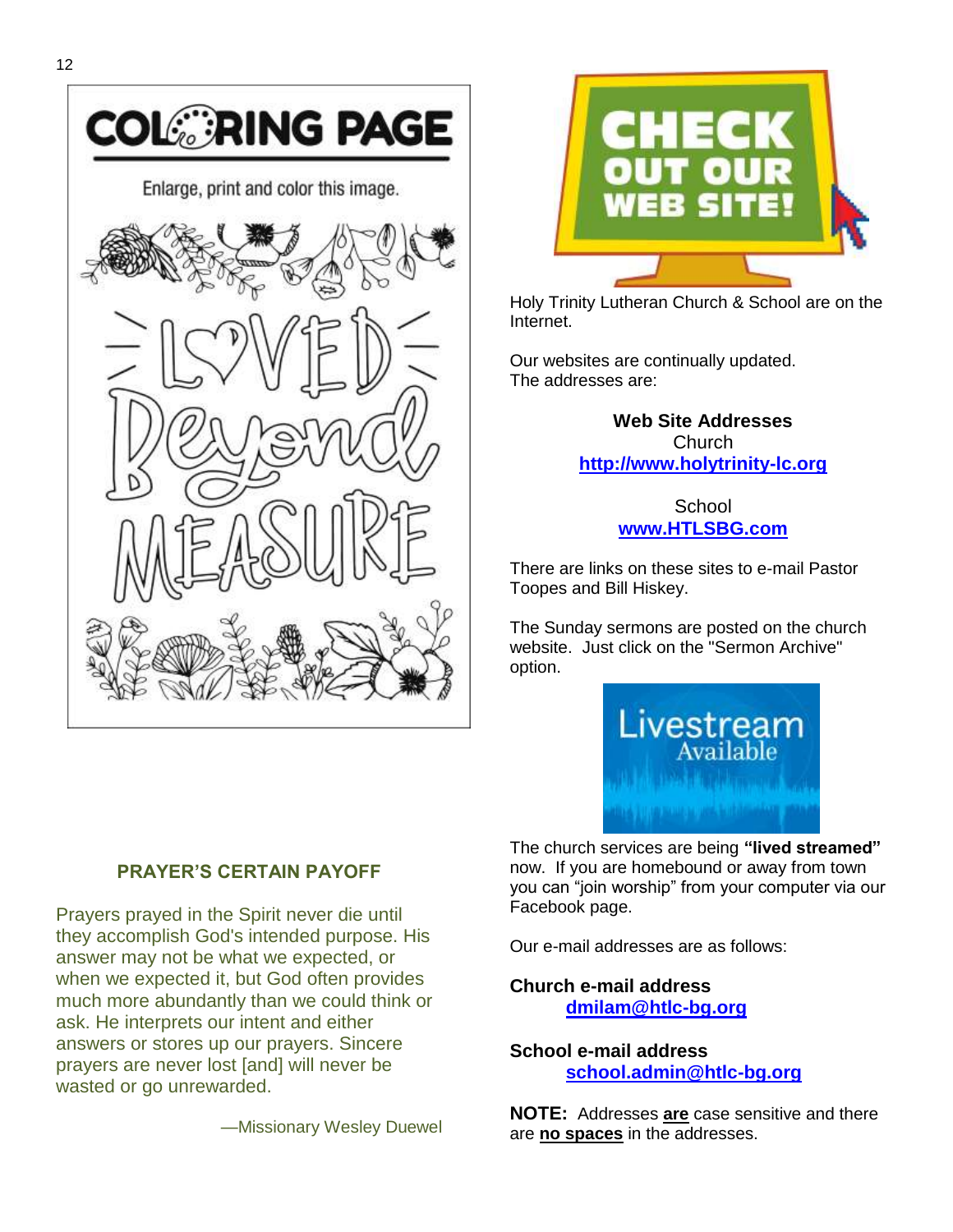

Please be in prayer for these members/family members of Holy Trinity that are in the military. Their addresses are listed below so that you can send them a letter whenever you want to.

**Caleb Goad**, son of Dana Johnson, is in the Navy Military Police.

> Goad, Caleb A. 1931 Hardway Ln Bremerton, WA 98312

**Jackson Heinze**, son of John Heinze, is serving in the Air Force.

> AB Heinze, Jackson, E. 323 TRS/Dorm 3A2 FLT 066 1320 TREUMPER ST. UNIT 369548 JBSA Lackland, TX 78236-6407

**Jonathan Heinze**, son of John Heinze, is serving in the Air Force.

Sgt. Jonathan Heinze

**Jordan Heinze**, son of John Heinze, is also serving in the Air Force.

> Airman Jordan Heinze 10002 Village Green Drive Shreveport, LA 71115-2814



Senior Master Sergeant Michael Schoettlin Davis-Monthan AFB Tucson, AZ



*OUR MEMBERS IN LONG-TERM NURSING CARE...* **Joan Thomason**



*OUR MEMBERS THAT ARE HOMEBOUND...* **Harry Bequette, Greg Bergmann, Herb Blaies, Neva Gielow, Joe Hodges, and Irma Lamm**



*OUR MEMBERS RECOVERING AT HOME…***Mark Titschinger and Ron Belek.**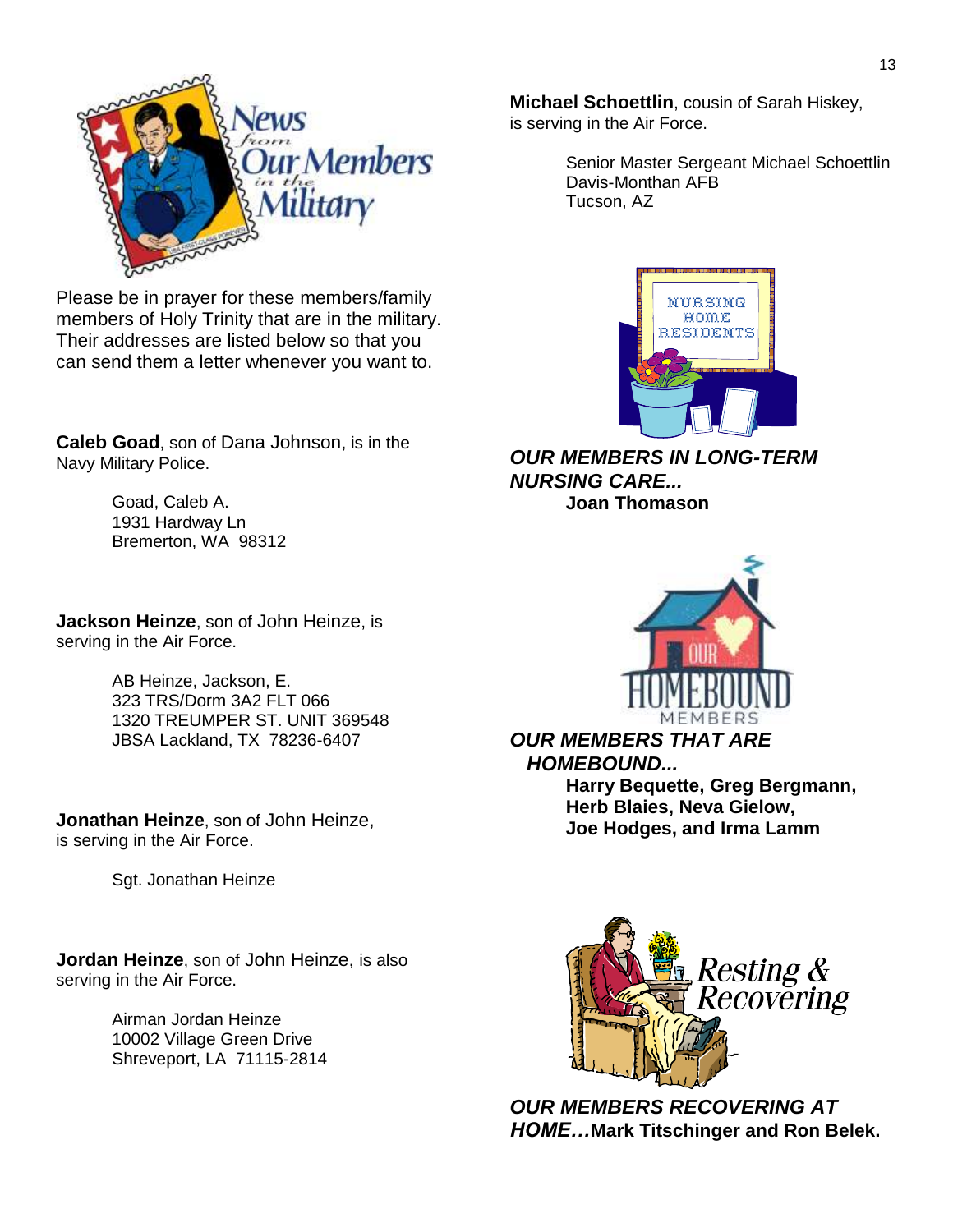

*IN A MEDICAL FACILITY LAST MONTH WERE...***Ron Belek, Lyle Stratton, and Johnie Trent**. We pray the Great Physician will continue to bring them healing and strength.

**NOTE:** Contact Pastor Toopes if you have questions about any of these members.



*RECEIVING THE NEW LIFE OF GOD'S* 

**SPIRIT TODAY** through the washing of Holy Baptism is **Sophie Lynn Stuckwisch**. Sophie is the daughter of Curtis D. and Samantha (nee: Holmes) Stuckwisch. Sophie's sponsors are Alexandria Cosner, Cecilia Holmes, and Jamie Moor.

> *May the Lord bless and protect Sophie and may her life always show evidence of belonging to God.*



**Bradley & Raychel Borth** had a healthy baby boy, **Nelson Bradley**, on Saturday, April 9. The proud great-grandparents are Bruce & Bonnie Borth.

> *May God richly bless this miracle of new life.*



#### *WE EXPRESS OUR CHRISTIAN SYMPATHIES* to the family of **Gregg Helmich** (former member) in the death of his father, Rev. Clarence Helmich. Rev. Helmich was a faithful

servant of the Lord in the Mid-South District and preached at HTLC several times. Rev. Helmich died on Sunday, March 27, at 86 years of age.

> *We commend Gregg, Twila, Tyler, Hannah, and their family to the comfort and compassion of our Loving and Living Lord Jesus Christ.*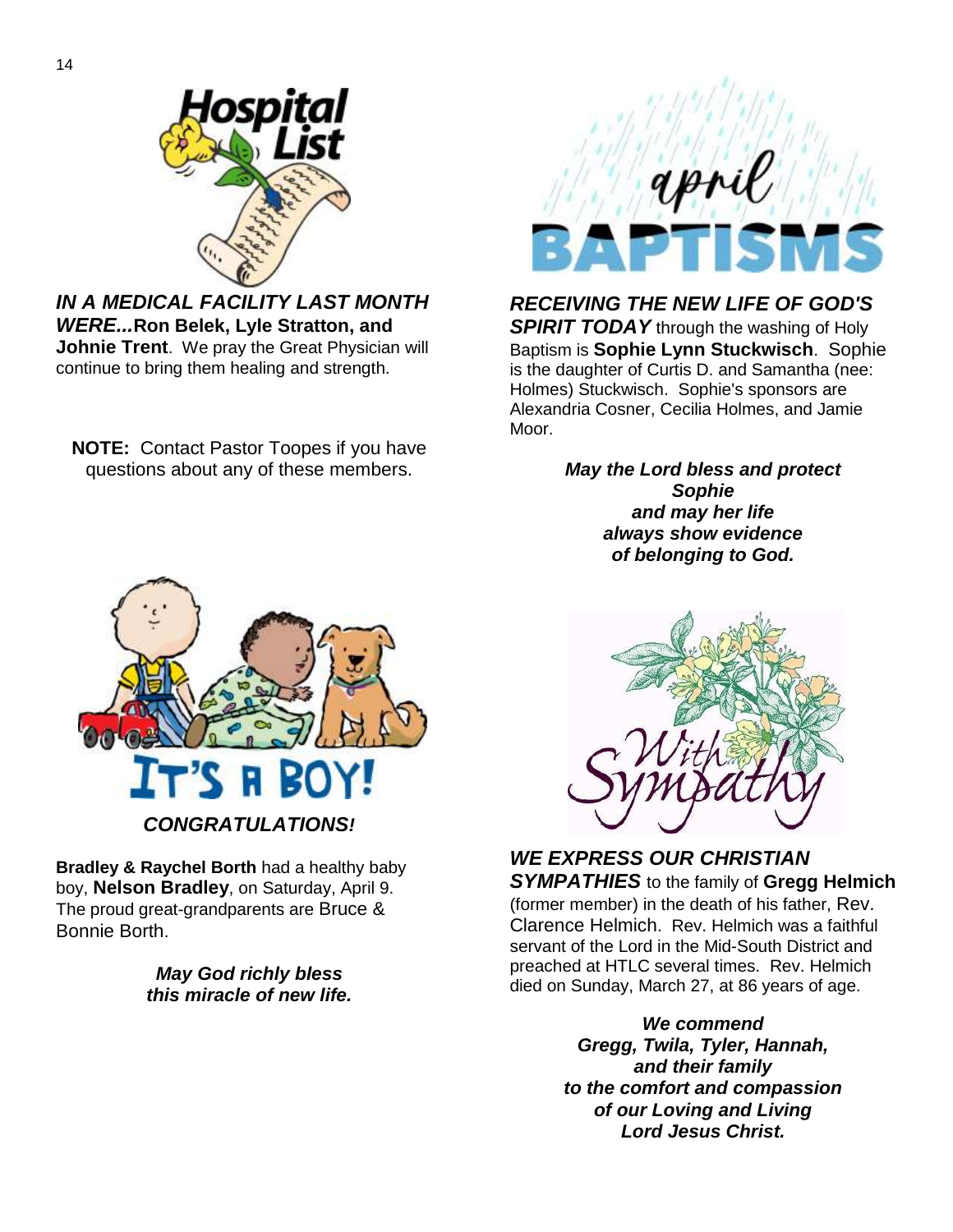

**GREETERS FOR MAY (First person/couple – 8:00 service Second person/couple – 10:30 service)**

| DAIE | NAME                                                    |
|------|---------------------------------------------------------|
| 1    | <b>CRAIG &amp; JODI PRAXL</b><br>DAVID & LAURIE JURGENS |
| 8    | MARK & LAURA CROTHERS<br>KEVIN & PAM SCHMALTZ           |
| 15   | AL & LAURIE SEAVEY<br>GENEVA BENTLEY                    |
| 22   | BRUCE & BONNIE BORTH<br><b>COREY &amp; MEGAN ZIRBEL</b> |
| 29   | <b>CONNIE PRESS</b><br>TIM & HEATHER RATHERT<br>Lay     |



**READERS FOR MAY (First person - 8:00 service Second person - 10:30 service)**

| DATE | NAME                                |
|------|-------------------------------------|
| 1    | <b>LAURIE SEAVEY</b><br>MARSHA HOLM |
| 8    | CINDY BRANDT<br>LILLIE GLEICHAUF    |
| 15   | PFTFR BRANDT<br>HFATHFR RATHFRT     |
| 22   | ANNE PADILLA<br>SHERYL MORRIS       |
|      |                                     |

29 HILARY EVERSOLL BOBBI WIEBBECKE



**ACOLYTES FOR MAY (First person - 8:00 service Second person - 10:30 service)**

| )ATE | NAME                                     |
|------|------------------------------------------|
| 1    | <b>BRYN UNICK</b><br>SAYER PARSLEY       |
| 8    | LUCY VEITH<br><b>ZOE WITHERSPOON</b>     |
| 15   | FI LA PAYNE<br><b>FVA WHITF</b>          |
| 22   | <b>RILEY MOORE</b><br>KYLEE JO LINHARDT  |
| 29   | <b>GRAY UNICK</b><br><b>COLE RUBICAN</b> |